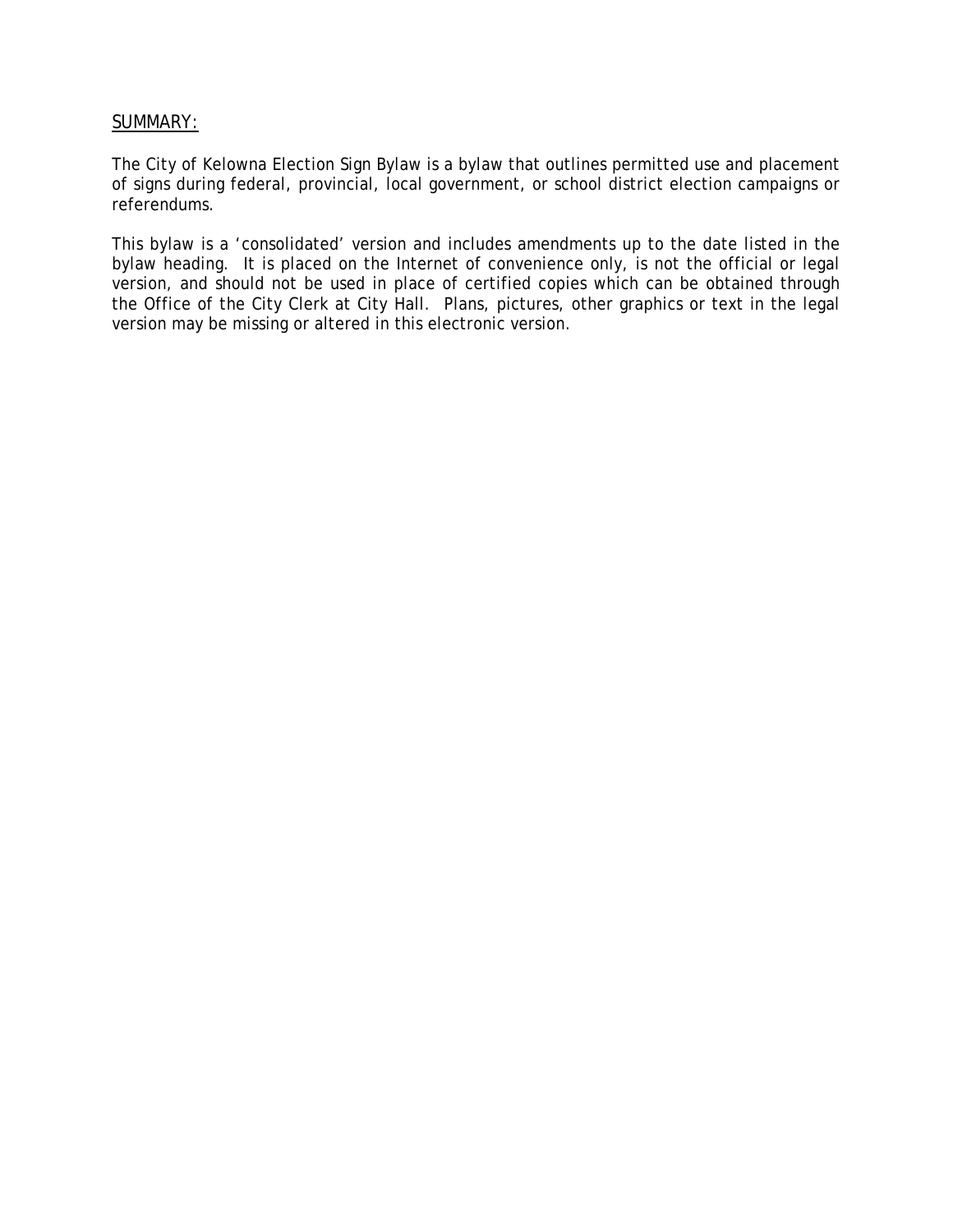# **CITY OF KELOWNA**

# **BYLAW NO.10411**

# *REVISED: July 28, 2014*

# CONSOLIDATED FOR CONVENIENCE TO INCLUDE: BYLAW NO. 10982

# **City of Kelowna Election Sign Bylaw**

A bylaw to regulate the date, duration, size, type, form, appearance and location of election signs and election event signs placed in the City of Kelowna.

The Municipal Council of the City of Kelowna, in open meeting assembled, enacts as follows:

### **SECTION 1 – INTRODUCTION**

#### **1.1 Title**

1.1.1 This bylaw may be cited as the 'Election Sign Bylaw No. 10411.'

### **1.2 Interpretation**

- 1.2.1 Any enactment referred to herein is a reference to an enactment of British Columbia and regulations thereto, as amended, revised, consolidated or replaced from time to time, and any bylaw referred to herein is a reference to an enactment of the Council of the City of Kelowna, as amended, revised, consolidated or replaced from time to time.
- 1.2.2 The headings given to the sections and paragraphs in this bylaw are for convenience of reference only. They do not form part of this bylaw and will not be used in the interpretation of this bylaw.
- 1.2.3 If any section, paragraph or phrase of this bylaw is for any reason held to be invalid by a decision of a Court of competent jurisdiction, such decision will not affect the validity of the remaining portions of this bylaw.

### **1.3 Definitions**

1.3.1 In this bylaw, unless the context otherwise requires:

 **'Bylaw Enforcement Officer'** means the officers or employees appointed by **Council** as such.

 **'City'** means the City of Kelowna.

 '**Chief Electoral Officer'** means, in relation to election or referendum proceedings, the election official appointed to act as presiding election official for those proceedings, or their deputy, as appointed by **Council**.

**'Council'** means the Municipal **Council** of the City of Kelowna.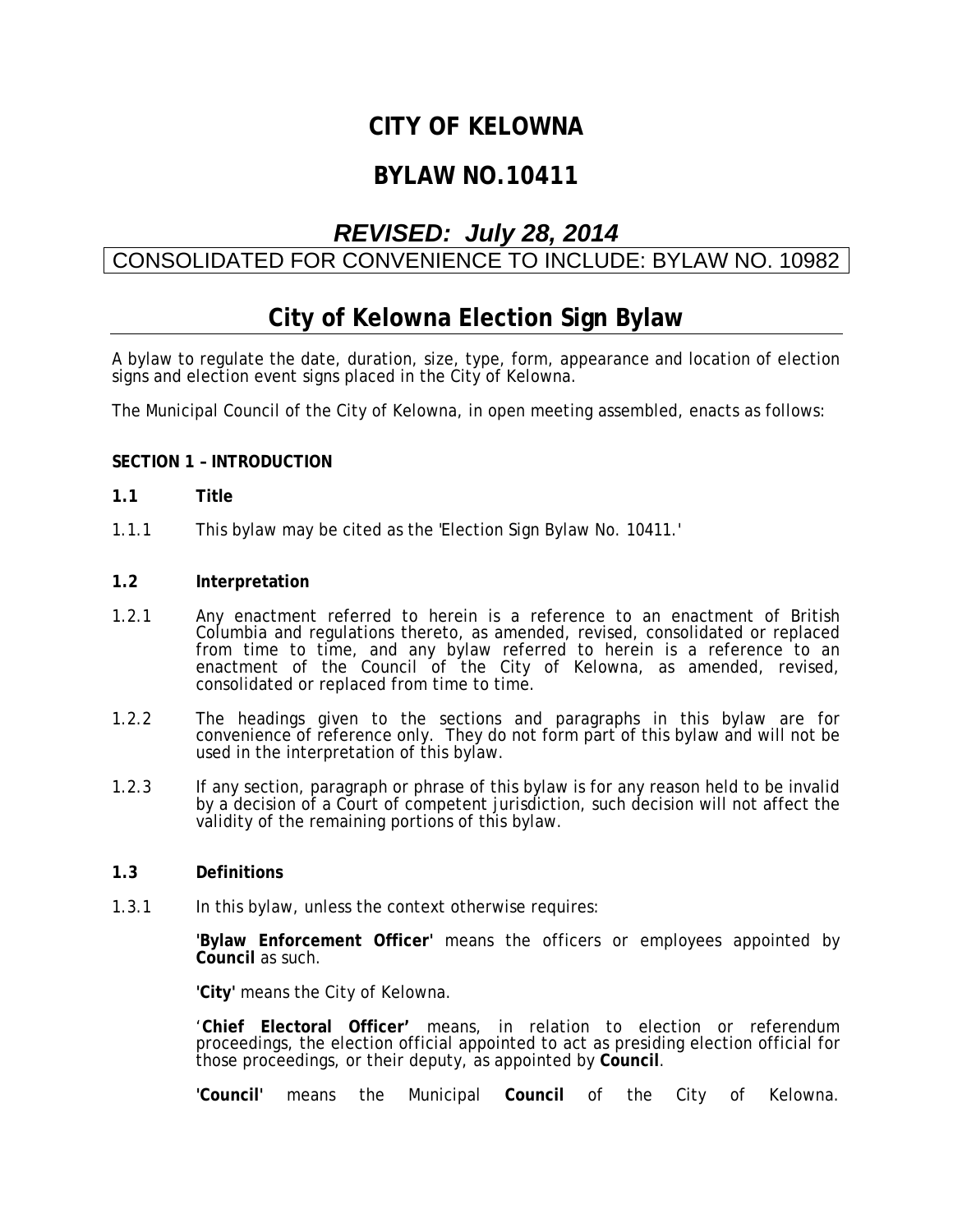'**Election Sign'** means a **sign** identifying any candidate, group of candidates, slate, elector organization, political party or issue for a federal, provincial, local government or school district election, by-election or referendum.

 **'Lot'** means a parcel of land, including crown land, which is legally defined either by registered plan or description.

 **'Sign'** means any visual medium, including its structure and other component parts, or banner, illuminated or non-illuminated, which is visible from any public street or adjacent property or any lettering, words, pictures or symbols which identify, describe, illustrate, advertise or draw attention to a product, place, activity, business, service, or institution. Without limiting the generality of the foregoing, **signs** include banners, letters, illustrations, figures, neon tubing, placards, painted messages, but not flags, interior window displays of merchandise or **signs** painted on or attached to a motor vehicle unless the vehicle is parked on a regular basis to act as a **sign**.

 **'Election Event Sign'** means a **sign** erected for a specified period of time announcing or advertising an election related event of limited duration, including but not limited to campaign rallies, all candidate meetings, vote information and voting place locations.

1.3.2 Any term or phrase which is not defined in this bylaw but which is defined in City of Kelowna **Zoning Bylaw** No. 8000 shall have the same meaning as defined in Bylaw 8000.

### **SECTION 2 – SIGNS**

#### **2.1 Exemptions from Permits**

**BL10982 amended section 2.1.1:** 

- 2.1.1 The following **signs** are exempt from obtaining a permit as required under the City of Kelowna Sign Bylaw No.8235 provided they comply with all the regulations of this Bylaw:
	- a) **election signs** on public or private property to a maximum of 2 signs per frontage, each with a maximum **sign area** of 1.50 m² and a maximum **height** of 1.8 m, subject to their removal within four (4) days following the election;
	- b) **election event signs** on public or private property to a maximum of 2 signs per frontage, each with a maximum sign area of 3.0m<sup>2</sup> or to a maximum height of 2.5m.

#### **SECTION 3 – SIGN PROHIBITIONS**

- **3.1 General Sign Prohibitions**
- 3.1.1 Any **signs** that are not expressly permitted in this Bylaw or Sign Bylaw No.8235 are prohibited.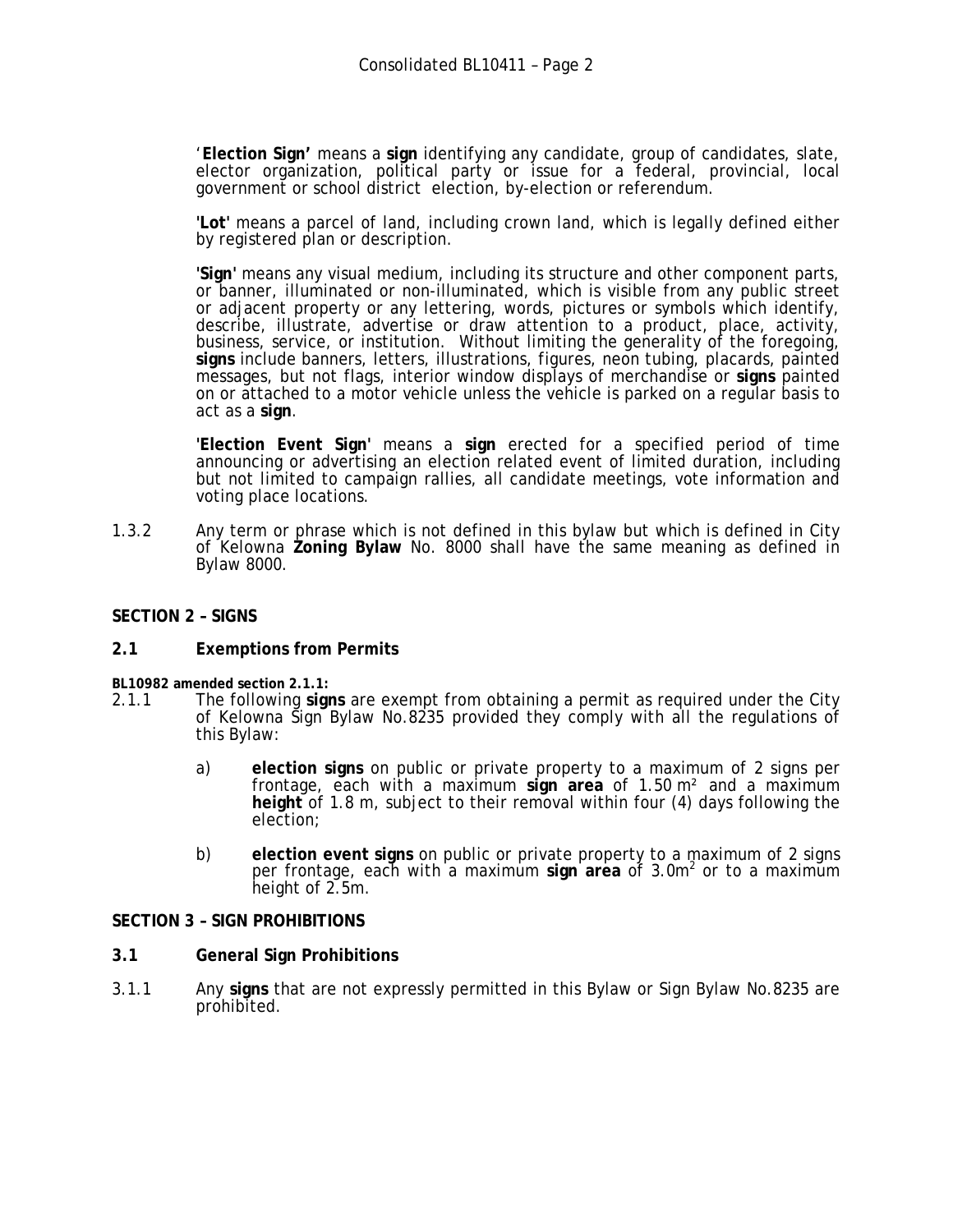# **3.2 Signs on Public Property**

- 3.2.1 No **election sign** or **election event sign** shall be erected or placed on property owned or under the control of the **City** or placed:
	- (a) across any street or public thoroughfare;
	- (b) on any bridge or overpass structure;
	- (c) in any park;
	- (d) on or over any curb, sidewalk, post, pole, hydrant or fence;
	- (e) in any centre median;
	- (f) on any traffic control device;
	- $(q)$  on any street, place or location sign;
	- (h) in any City owned or maintained tree well;

 (i) or any other location as to interfere with or cause confusion with the movement of traffic.

- 3.2.2 Notwithstanding section 3.2.1, **election signs** or **election event signs** are permitted on City property if placed:
	- (a) in a grass boulevard;
	- (b) on a City owned lot as identified by the **Chief Electoral Officer**;

## **3.3 Signs on Private Property**

3.3.1 Any **election signs** on private property must comply with the provisions of this Bylaw or Sign Bylaw No. 8235 and as expressly permitted in the Bylaws shall be erected or placed only with the Owners permission.

### **SECTION 4 – GENERAL REGULATIONS**

- **4.1 General Regulations for Signs**
- 4.1.1 **Election signs** for the purposes of a local government or school district election are permitted only within the municipal election period, beginning with the start of the nomination period and ending following general voting on Election Day.
- 4.1.2 **Election signs** for the purposes of a federal or provincial election are permitted only within the respective election period, beginning with the dropping of the Writ and ending following general voting on Election Day.
- 4.1.3 **Election signs** for the purposes of a federal, provincial, local government or school district referendum are permitted beginning thirty (30) days before the date of the referendum vote and ending following voting on Referendum Day.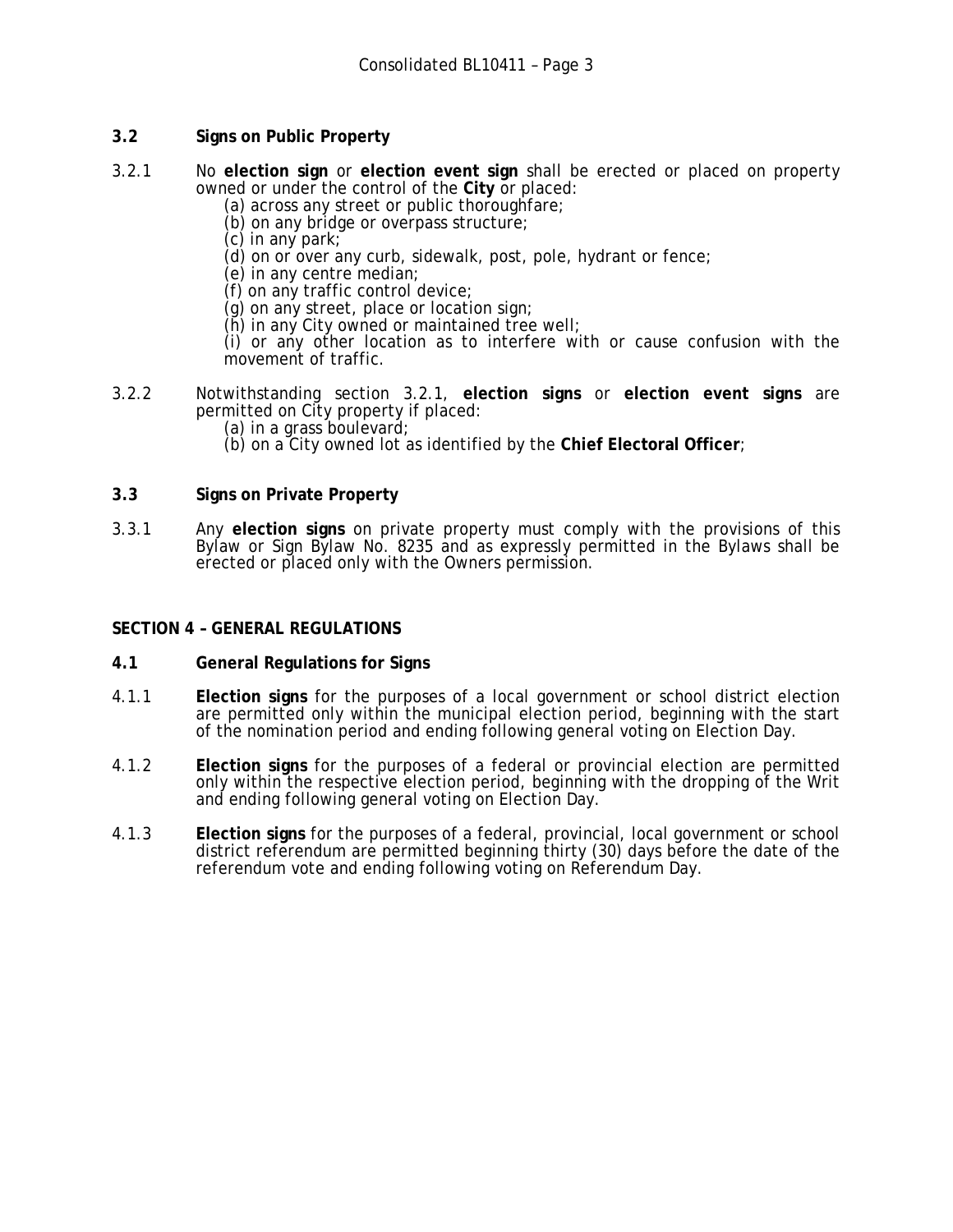## **SECTION 5 – SPECIFIC REGULATIONS**

- **5.1 Specific Regulations for Signs**
- 5.1.1 All **signs** are permitted only if they:
	- (a) are placed on a **lot** so that they do not obscure the line of vision from a street, access road or sidewalk to incoming traffic. The line of vision shall be measured a distance of 8.0 m back along both abutting and intersecting streets along the abutting property lines of the **lot** from the point of intersection of the streets. In the case of the access road the 8.0 m shall be measured back along the edge of the access road from the point of intersection of street.
- 5.1.2 Any **election event sign** shall:
	- (a) be placed so as not to obstruct, hinder or in any way interfere with the use by drivers of motor vehicles and pedestrians on abutting streets or walkways; and
	- (b) shall not exceed an area of 3.0 m² or a maximum **height** of 2.5 m; and
	- remain only for the period that the election event is scheduled.

## **SECTION 6 – ENFORCEMENT AND OFFENCES**

## **6.1 General**

- 6.1.1 The **Chief Electoral Officer** is hereby authorized to enforce the provisions of this bylaw.
- 6.1.2 The **Chief Electoral Officer** may order the removal of a **sign** which does not conform to this bylaw or any other bylaw of the **City** and upon removal will;
	- (a) Make a reasonable attempt to identify and notify the candidate or owner of the sign;<br>(b) store the sign for a period of one week; and
	-
	- $(c)$  following the expiration of the one week period, destroy or otherwise dispose of the **sign**.

## **6.2 Right of Entry**

- 6.2.1 Upon direction by the **Chief Electoral Officer**, **Bylaw Enforcement Officers** shall have the right of entry and may enter onto any land at all reasonable hours in order to ascertain whether the provisions of this bylaw have been carried out.
- 6.2.2 No person shall interfere with or obstruct the entry of any authorized **City** representative onto any land to which entry is made or attempted pursuant to the provisions of this bylaw.